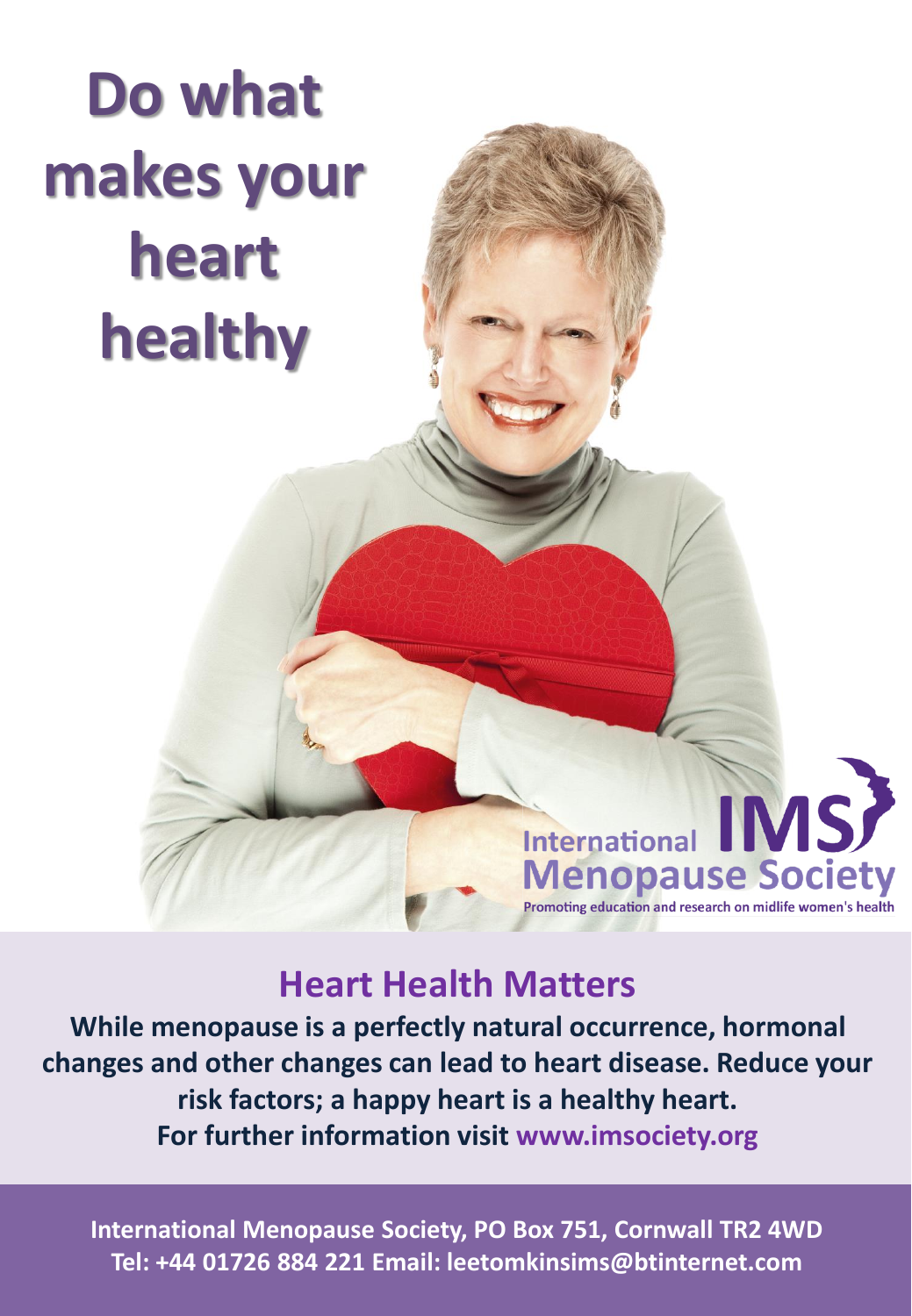# **Heart Health Matters**

Menopause is the stage in your life when your periods stop permanently, signaling the end of your reproductive years. It happens when there are no more eggs in your ovaries. Because eggs stimulate your body to produce oestrogen, the levels of estrogen in the blood drop, resulting in menopausal changes in the body when they are exhausted.

As a result of the hormonal changes surrounding menopause, many women experience both physical and emotional symptoms:

- Hot flushes / flashes
- **Night sweats**
- Insomnia and disrupted sleep
- Racing heart / palpitations
- Weight gain (especially around the waist and abdomen)
- **Headaches**
- Changes to the skin, hair and nails
- Aches and pains in joints and muscles
- Lower sex drive
- Vaginal dryness, pain during sexual intercourse and increased risk of vaginal infections
- Inability to control urination and increased risk of urinary infections
- Difficulty concentrating and memory lapses
- Fatigue / low energy levels
- Mood swings and irritability
- **Depression**

While menopause is a perfectly natural occurrence, the decreased levels of oestrogen and other hormones can lead to the above symptoms, as oestrogen has an effect on almost every tissue in the body.

It is observed that Oestrogen helps protect women against heart disease. During menopause, as oestrogen levels drop, the level of fat in a woman's blood can increase. These changes put women at risk for developing heart and circulatory system disorders such as high blood pressure, high cholesterol, stroke and heart disease.

# **What are the risk factors for heart disease?**

Risk factors are conditions or a lifestyle that make a person more likely to develop a disease. They can also increase the chances that an existing disease will get worse. Important risk factors for heart disease that you can proactively manage are:

- Raised blood pressure
- Raised blood cholesterol
- Diabetes and prediabetes [1.]
- **Smoking**
- Excessive alcohol consumption
- Being overweight or obese; unhealthy diet [2.], [3.]
- Being physically inactive
- Having a family history of early heart disease
- Age (55 or older for women)

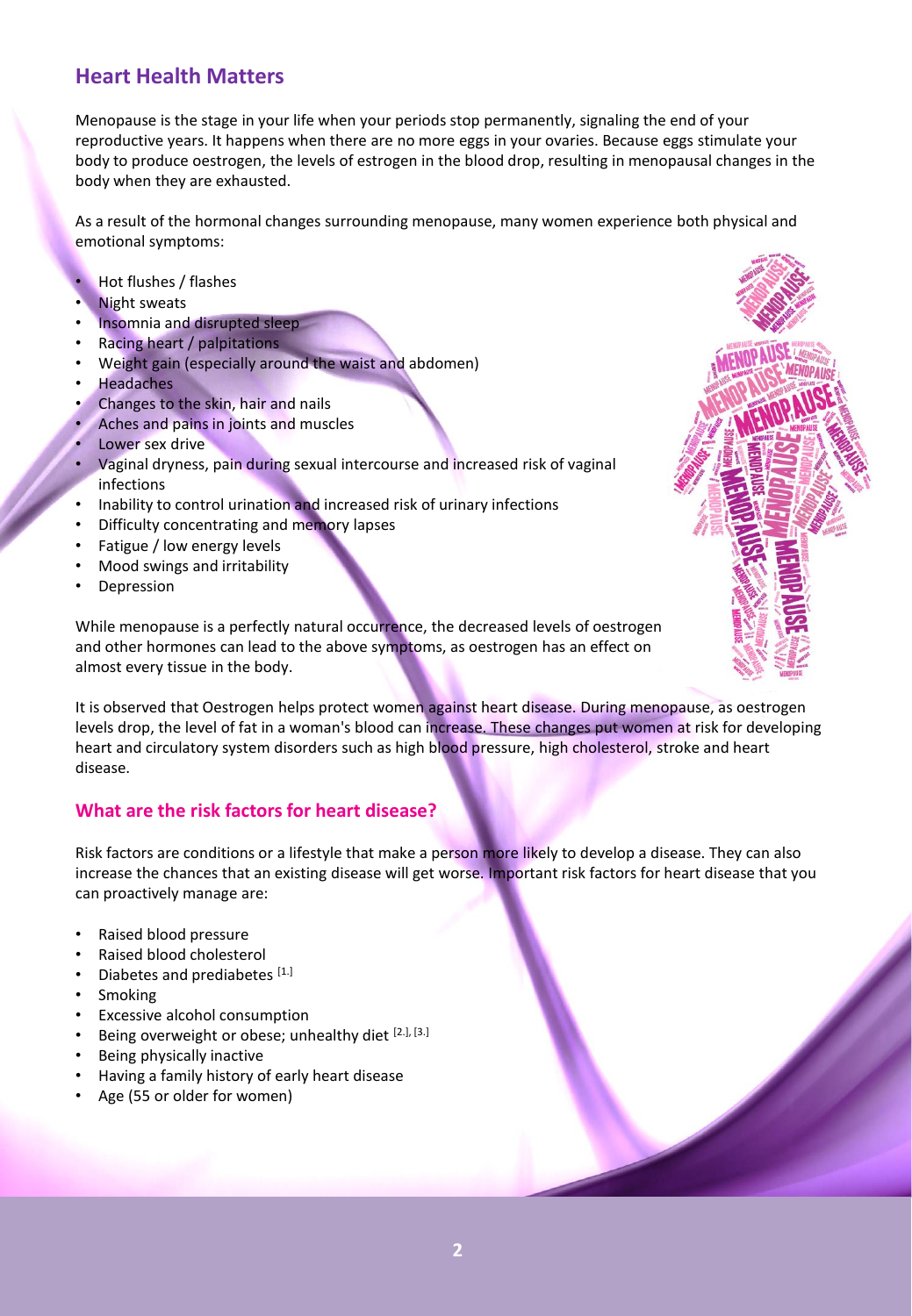Some risk factors, such as age and family history of early heart disease, cannot be changed. For women, age becomes a risk factor over the age of 55. After menopause, women are more likely to get heart disease, partly cause their body's production of estrogen drops. Women who have gone through early menopause, either naturally or because they have had their ovaries removed are twice as likely to develop heart disease as women of the same age, who have not yet reached menopause.

While the individual effect of each risk factor varies between different communities or ethnic groups the overall contribution of them is very consistent, [4.] and many important cardiovascular risks are modifiable by lifestyle changes.

## **Age**

Age is by far the most important risk factor in developing heart disease, with approximately a tripling of risk with each decade of life. <sup>[5.]</sup> It is estimated that 82 percent of people who die of coronary heart disease are 65 years and older. [6.] At the same time, the risk of stroke doubles every decade after age 55. [7.]

#### **Exercise**

Insufficient physical activity, which is less than 30 minutes of moderate activity daily per week, is currently the fourth leading risk factor for mortality worldwide. Almost 40% of women over 15 years are insufficiently physically active. [8.] The risk of ischemic heart disease and diabetes is reduced by almost a third in adults who participate in 150 minutes of moderate physical activity each week (or equivalent). [9.] In addition, physical activity assists weight loss, improves blood glucose control and blood pressure, and reduces the risk of heart disease. [8.]

## **Smoking**

Risks to health from tobacco use result not only from directly smoking, but also from exposure to secondhand smoke. Approximately 10% of cardiovascular disease is attributed to smoking. <sup>[8.]</sup>



**Diet** A high intake of fat coupled with a low intake of fruits, vegetables and fish are linked to cardiovascular risk, although whether all these associations are a cause is disputed. <sup>[10.]</sup> Evidence suggests that a Mediterranean diet may decrease the risk of heart disease [11.] and may be more effective than a low-fat diet lowering cholesterol levels and decreasing high blood pressure. [12.] The DASH diet (high in nuts, fish, fruits and vegetables, and low in sweets, red meat and fat) has also been shown to reduce blood pressure, <a>[13.]</a> lower cholesterol</a>[14.]</a> and assist with losing and / or maintaining a healthy weight. [15.]

Frequent consumption of high-energy foods, such as processed foods that are high in fats and sugars, promotes obesity and may increase cardiovascular risk. There is evidence that higher consumption of sugar is associated with higher blood pressure and increases the risk of diabetes. [16.]

# **Alcohol**

Although studies suggested that low levels of alcohol were protective against CVD, there appears to be an increased risk with moderate or high levels.

# **Supplements**

Niacin, a type of vitamin B3, may decrease the risk of cardiovascular events in those with an elevated risk level. [18.], [19.] Magnesium supplementation can also lower high blood pressure. [20.]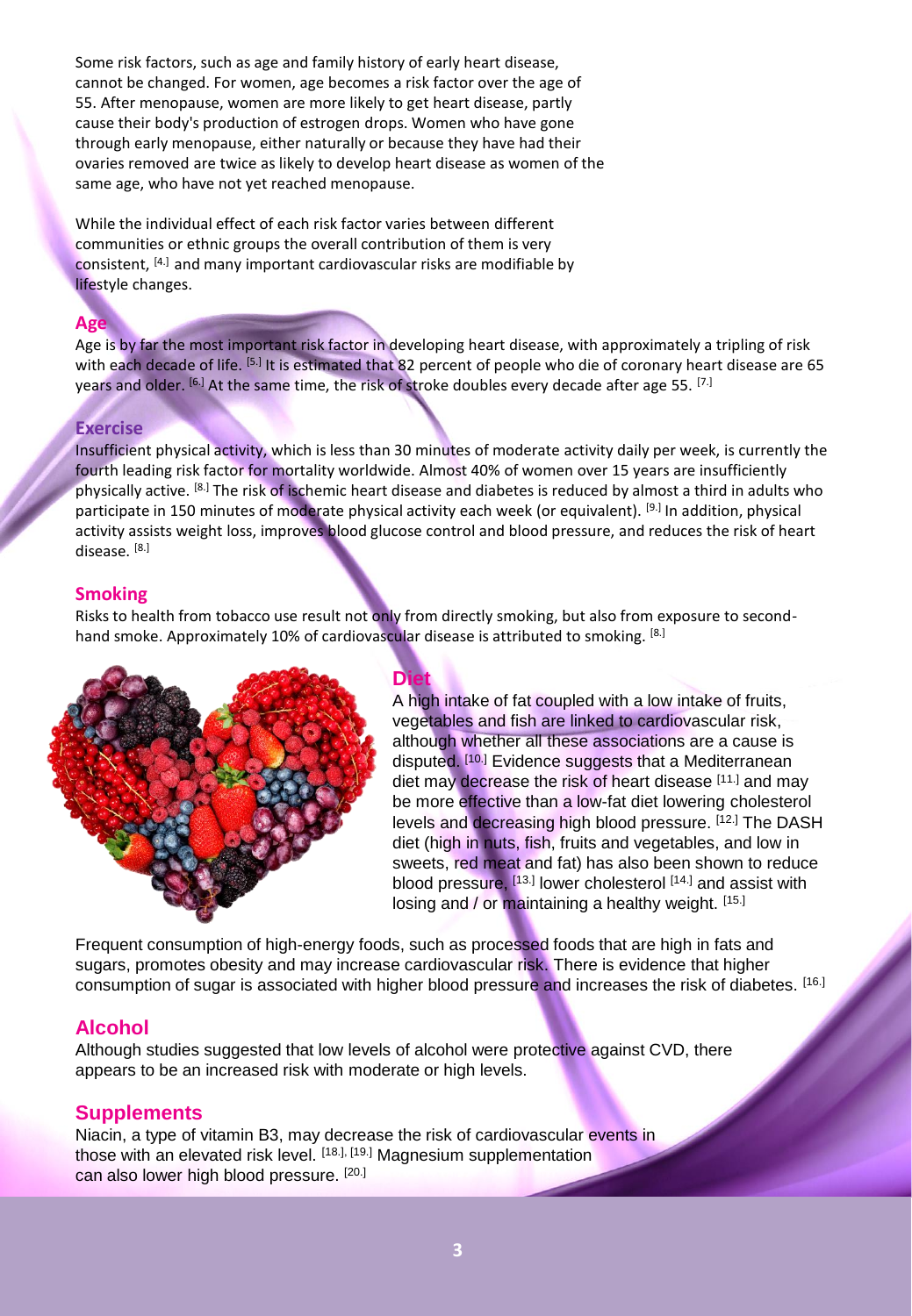#### **Socioeconomic disadvantage**

Heart disease affects low- and middle-income countries even more than high-income countries. There is relatively little information regarding social patterns of cardiovascular disease within low- and middle-income countries. [21.] Within countries with generally higher-income, it can be concluded that low income and low educational status are consistently associated with greater risk of heart disease [22.] implying that there is cause and effect relationship.

#### **Preventing heart disease post menopause**

Heart disease is the most common cause of death for women over the age of 50 years. <sup>[24.]</sup> Previous cardiovascular events, such as a heart attack or stroke, is the strongest predictor of a future heart health. [9.] Age, sex, smoking, blood pressure and diabetes are other important predictors of future heart disease. [23.],  $[24.]$ 

High blood pressure is the single, most important, treatable risk factor for heart disease and stroke. By managing and reducing blood pressure, the risk of stroke is reduced by 30 **-** 40%. Myocardial infarctions (damage to the heart muscle) risk is reduced by 20 - 25% and heart failure is reduced by 50%. [25.]

Regular screening for heart disease after menopause is extremely important. Lifestyle factors such as smoking and weight control can also play a big part in reducing risk. The American Heart Association has outlined diet and lifestyle recommendations to reduce heart disease, resulting in better health, based on a variety of prospective studies. <sup>[26.], [27.]</sup> In the PREMIER trial, the 10-year heart disease risk was substantially reduced by 12 - 14% by lifestyle intervention.<sup>[28.]</sup>

If Menopausal Hormone Therapy (MHT) is being used to manage the menopause, it may also contribute to the prevention of heart disease. If you are less than 60 and / or you are within 10 years of transitioning through the menopause, the benefits of MHT far outweigh the risks involved for the majority of healthy women. [29.]

#### **Top 10 prevention tips for heart disease in later life**

The menopausal phase in a woman's life is an important window where preventative measures can be most effective with the right intervention:

- 1. Stop smoking and avoid second-hand smoke. [30.]
- 2. Reduce alcohol consumption and follow the recommended daily limits.  $^{[30.]}$  Consumption of  $1 2$ standard alcoholic drinks per day may reduce the risk by 30%. [31.], [32.] However, excessive alcohol intake increases the risk of heart disease. [15.]
- 3. Regular aerobic exercise up to 30 minutes per day at least five times per week. [30.]



- 4. Healthy diet; reduction in sugar consumption; a low-fat, highfibre diet including whole grains and fruit and vegetables. [30.], [33.] Five portions a day reduces risk by about 25%. [34.]
- 5. Control of body weight if overweight or obese. [35.]
- 6. Consider Menopausal Hormone Therapy in pre-menopausal women younger than 60, not only to help manage hot flushes and other symptoms of the menopause transition but also potentially, to help prevent heart disease. [24.]
- 7. Lower blood pressure if elevated.
- 8. Decrease cholesterol. [36.], [37.]
- 9. Decrease psychosocial stress. [38.] Mental stressinduced myocardial ischemia is associated with an increased risk of heart problems in those with previous heart disease. [39.]
- 10. Seek expert medical advice.

If you would like to discuss any areas in this information booklet, please arrange a visit to your healthcare professional. It is important that your options and prevention strategies are fully explored.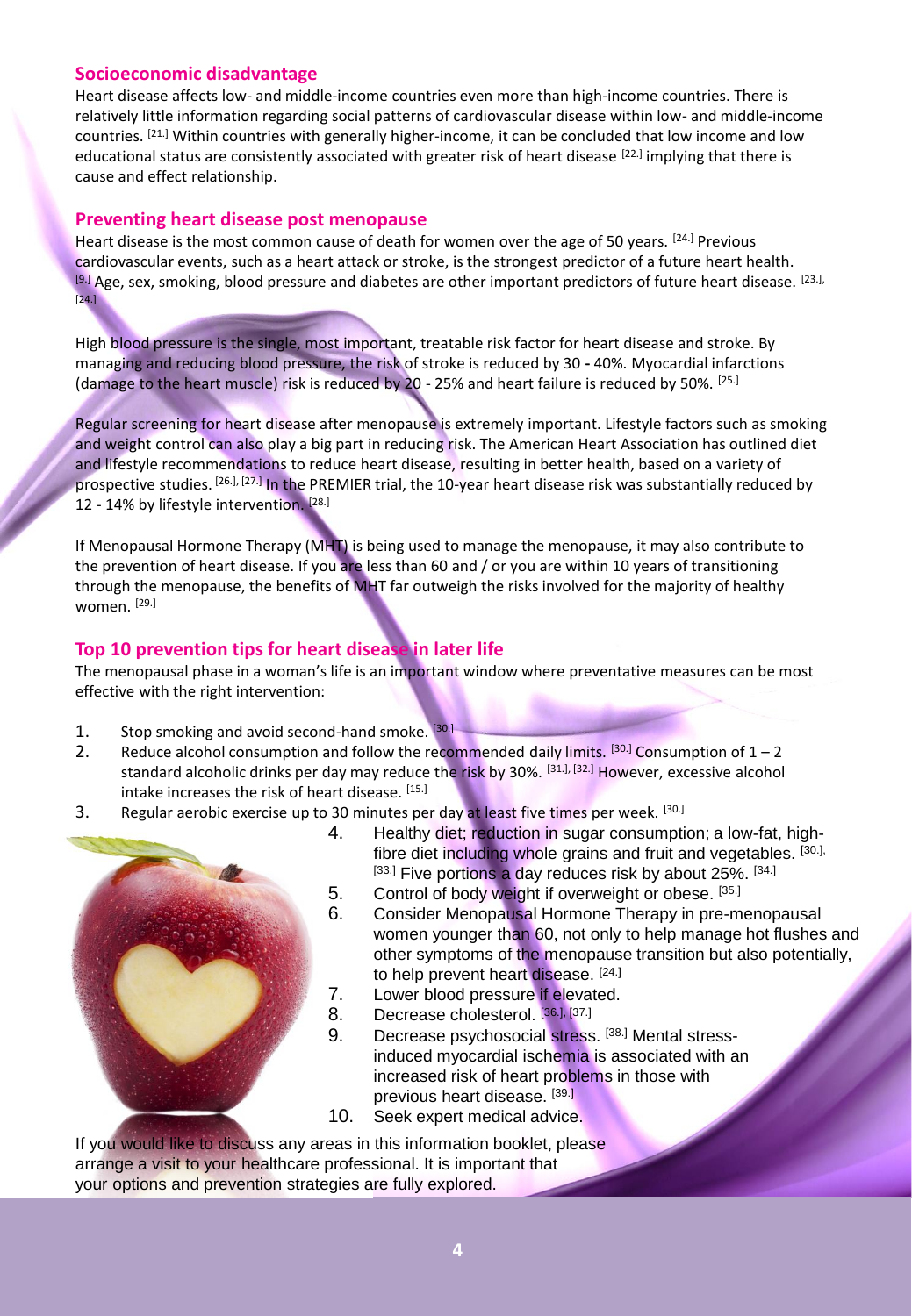#### **References**

- 1. Micha, R; Michas, G; Mozaffarian, D (Dec 2012). "Unprocessed red and processed meats and risk of coronary artery disease and type 2 diabetes—an updated review of the evidence.". Current atherosclerosis reports 14 (6): 515–24. doi:10.1007/s11883-012- 0282-8. PMC 3483430. PMID 23001745.
- 2. Howard, BV; Wylie-Rosett, J (Jul 23, 2002). "Sugar and cardiovascular disease: A statement for healthcare professionals from the Committee on Nutrition of the Council on Nutrition, Physical Activity, and Metabolism of the American Heart Association.". Circulation 106 (4): 523–7.doi:10.1161/01.cir.0000019552.77778.04. PMID 12135957.
- 3. Finks, SW; Airee, A; Chow, SL; Macaulay, TE; Moranville, MP; Rogers, KC; Trujillo, TC (April 2012). "Key articles of dietary interventions that influence cardiovascular mortality.".Pharmacotherapy 32 (4): e54–87. doi:10.1002/j.1875-9114.2011.01087.x. PMID 22392596.
- 4. Yusuf S, Hawken S, Ounpuu S; et al. (2004). "Effect of potentially modifiable risk factors associated with myocardial infarction in 52 countries (the INTERHEART study): case-control study". Lancet 364 (9438): 937–52. doi:10.1016/S0140-6736(04)17018-9. PMID 15364185.
- 5. Finegold, JA; Asaria, P; Francis, DP (Dec 4, 2012). "Mortality from ischaemic heart disease by country, region, and age: Statistics from World Health Organisation and United Nations.". International journal of cardiology 168 (2): 934– 945.doi:10.1016/j.ijcard.2012.10.046. PMID 23218570.
- 6. "Understand Your Risk of Heart Attack". American Heart Association. http://www.heart.org/HEARTORG/Conditions/HeartAttack/UnderstandYourRiskofHeartAttack/Understand-Your-Risk-of-Heart-Attack\_UCM\_002040\_Article.jsp#
- 7. Mackay, Mensah, Mendis, et al. The Atlas of Heart Disease and Stroke. World Health Organization. January 2004.
- 8. Shanthi Mendis; Pekka Puska; Bo Norrving; World Health Organization (2011). Global Atlas on Cardiovascular Disease Prevention and Control (PDF). World Health Organization in collaboration with the World Heart Federation and the World Stroke Organization. pp. 3–18. ISBN 978-92-4-156437-3.
- 9. World Health Organization; UNAIDS (1 January 2007). Prevention of Cardiovascular Disease. World Health Organization. pp. 3–. ISBN 978-92-4-154726-0.
- 10. Walker C, Reamy BV (April 2009). "Diets for cardiovascular disease prevention: what is the evidence?". Am Fam Physician79 (7): 571–8. PMID 19378874.
- 11. Nordmann, AJ; Suter-Zimmermann, K; Bucher, HC; Shai, I; Tuttle, KR; Estruch, R; Briel, M (September 2011). "Meta-analysis comparing Mediterranean to low-fat diets for modification of cardiovascular risk factors.". The American Journal of Medicine 124 (9): 841–51.e2.doi:10.1016/j.amjmed.2011.04.024. PMID 21854893.
- 12. Sacks FM, Svetkey LP, Vollmer WM; et al. (January 2001). "Effects on blood pressure of reduced dietary sodium and the Dietary Approaches to Stop Hypertension (DASH) diet. DASH-Sodium Collaborative Research Group". N. Engl. J. Med. 344 (1): 3–10. doi:10.1056/NEJM200101043440101.PMID 11136953.
- 13. Jump up^ Obarzanek E, Sacks FM, Vollmer WM; et al. (July 2001). "Effects on blood lipids of a blood pressure-lowering diet: the Dietary Approaches to Stop Hypertension (DASH) Trial". Am. J. Clin. Nutr. 74 (1): 80–9. PMID 11451721.
- 14. Azadbakht L, Mirmiran P, Esmaillzadeh A, Azizi T, Azizi F (December 2005). "Beneficial effects of a Dietary Approaches to Stop Hypertension eating plan on features of the metabolic syndrome". Diabetes Care 28 (12): 2823– 31.doi:10.2337/diacare.28.12.2823. PMID 16306540.
- 15. Wang, X; Ouyang, Y; Liu, J; Zhu, M; Zhao, G; Bao, W; Hu, FB (Jul 29, 2014). "Fruit and vegetable consumption and mortality from all causes, cardiovascular disease, and cancer: systematic review and dose-response meta-analysis of prospective cohort studies.". BMJ (Clinical research ed.) 349: g4490. doi:10.1136/bmj.g4490. PMC 4115152. PMID 25073782.
- 16. Te Morenga, L. A.; Howatson, A. J.; Jones, R. M.; Mann, J. (2014). "Dietary sugars and cardiometabolic risk: systematic review and meta-analyses of randomized controlled trials of the effects on blood pressure and lipids". American Journal of Clinical Nutrition 100 (1): 65–79. doi:10.3945/ajcn.113.081521. ISSN 0002-9165
- 17. Bruckert, E; Labreuche, J; Amarenco, P (June 2010). "Meta-analysis of the effect of nicotinic acid alone or in combination on cardiovascular events and atherosclerosis". Atherosclerosis 210(2): 353–61. doi:10.1016/j.atherosclerosis.2009.12.023.PMID 20079494.
- 18. Lavigne, PM; Karas, RH (Jan 29, 2013). "The current state of niacin in cardiovascular disease prevention: a systematic review and meta-regression.". Journal of the American College of Cardiology 61 (4): 440–6. doi:10.1016/j.jacc.2012.10.030.PMID 23265337.
- 19. Jee SH, Miller ER III, Guallar E; et al. (2002). "The effect of magnesium supplementation on blood pressure: a meta-analysis of randomized clinical trials". Am J Hypertens 15 (8): 691–696.doi:10.1016/S0895-7061(02)02964-3. PMID 12160191.
- 20. Mariachiara Di Cesare, Young-Ho Khang, Perviz Asaria, Tony Blakely, Melanie J. Cowan, Farshad Farzadfar, Ramiro Guerrero, Nayu Ikeda, Catherine Kyobutungi, Kelias P. Msyamboza, Sophal Oum, John W. Lynch, Michael G. Marmot & Majid Ezzati (February 2013). "Inequalities in non-communicable diseases and effective responses". Lancet 381 (9866): 585–597.doi:10.1016/S0140- 6736(12)61851-0. PMID 23410608.
- 21. J. P. Mackenbach, A. E. Cavelaars, A. E. Kunst & F. Groenhof (July 2000). "Socioeconomic inequalities in cardiovascular disease mortality; an international study". European Heart Journal 21 (14): 1141–1151. doi:10.1053/euhj.1999.1990.PMID 10924297.
- 22. Tunstall-Pedoe, H. (2011). "Cardiovascular Risk and Risk Scores: ASSIGN, Framingham, QRISK and others: how to choose". Heart 97 (6): 442–444. doi:10.1136/hrt.2010.214858.ISSN 1355-6037.
- 23. Collins P., Webb C., Cardiovascular risk assessment in women An update, Climacteric 2016 (pending publication)
- 24. Kriplani A, Banerjee K. An overview of age of onset of menopause in Northern India. Maturitas 2005;52:199–204 25. Lichtenstein AH, Appel LJ, Brands M, et al. Diet and lifestyle recommendations revision 2006: a scientific
- statement from the American Heart Association Nutrition Committee. Circulation 2006;114:82–96.